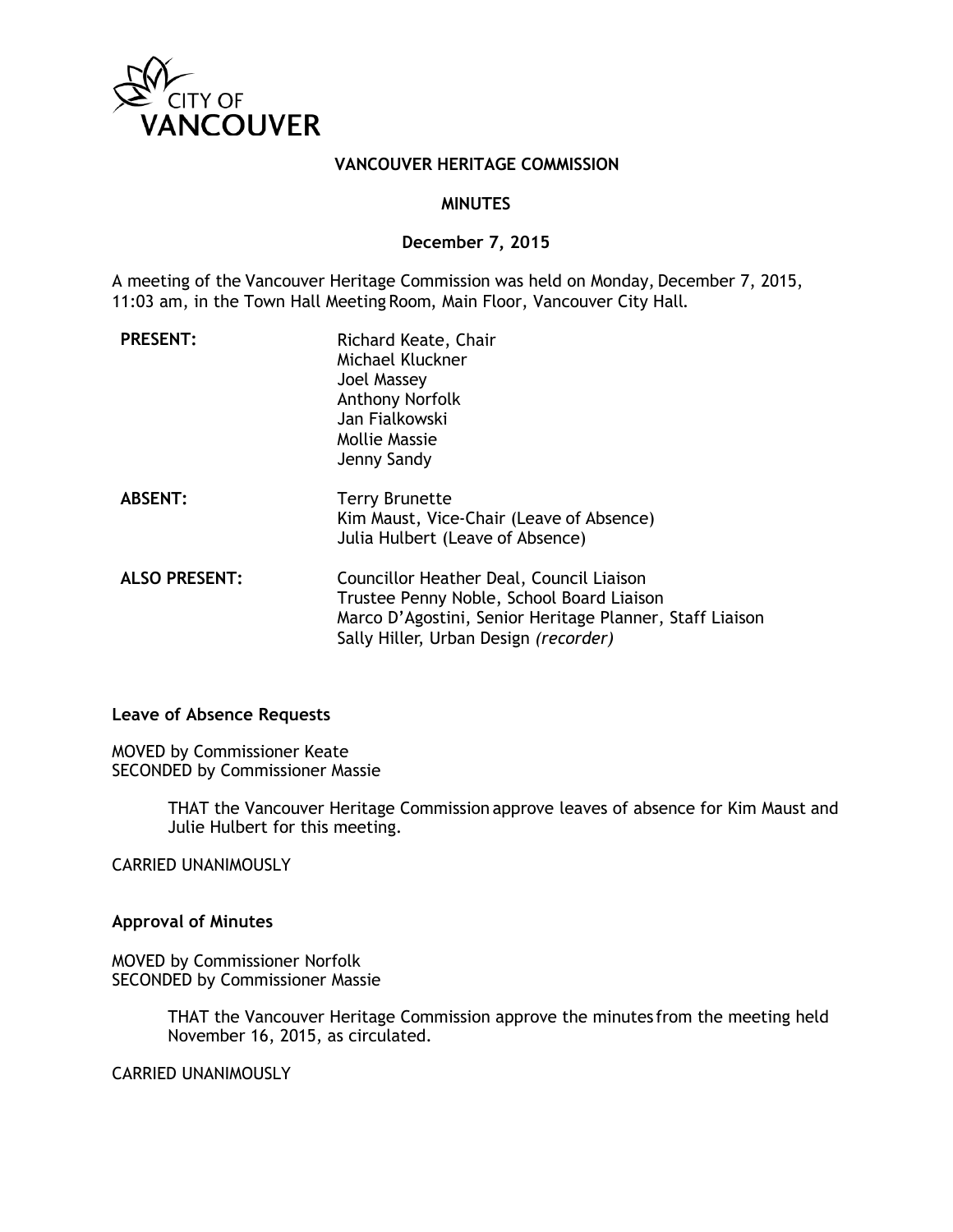# **1. Business Arising from the Minutes**

Commissioner Norfolk agreed to speak on behalf of the Vancouver Heritage Commission in support of the Chinese Society Legacy Program at the Standing Committee meeting on December 10, 2015.

# **2. Heritage Action Plan Update**

Staff: Marco D'Agostini, Senior Heritage Planner Tanis Knowles Yarnell, Planner, Heritage Action Plan Implementation

# Consultant: Donald Luxton, Donald Luxton & Associates

Staff from City-Wide & Regional Planning and the Consultant provided an update on the emerging directions for recommendations related to work on the Heritage Action Plan, with specific focus on:

- o Review of the Heritage Conservation Program
- o Processing;
- o Policies and regulations;
- o Incentive tools;
- o Single Family Character Home Zoning Review workshop; and
- o The 2016 Heritage Action Plan work program.

The Consultant also responded to questions and confirmed that this would be the final update on the project. He confirmed submission of reports for City review before year's end, and a report back to Council in 2016.

Staff advised of the Heritage Action Plan stakeholder workshop on December 8, 2015, and confirmed a report back by mid-2016.

# **3. Statement of Significance and Vancouver Heritage Register Subcommittee Report**

Staff provided a report on the Statement of Significance and Vancouver Heritage Register Subcommittee meeting held on of November 24, 2015.

MOVED by Commissioner Fialkowski SECONDED by Commissioner Norfolk

- A. THAT the Vancouver Heritage Commission support adding the following building to the Vancouver Heritage Register as a B-listing, subject to additional information being provided:
	- $\bullet$  362 West 18<sup>th</sup> Avenue Bogart Residence.
- B. THAT the Vancouver Heritage Commission support adding the following buildings to the Vancouver Heritage Register as C-listings:
	- 479 East  $11<sup>th</sup>$  Avenue Arthur Residence; and
	- $\bullet$  116-118 West 14<sup>th</sup> Avenue.